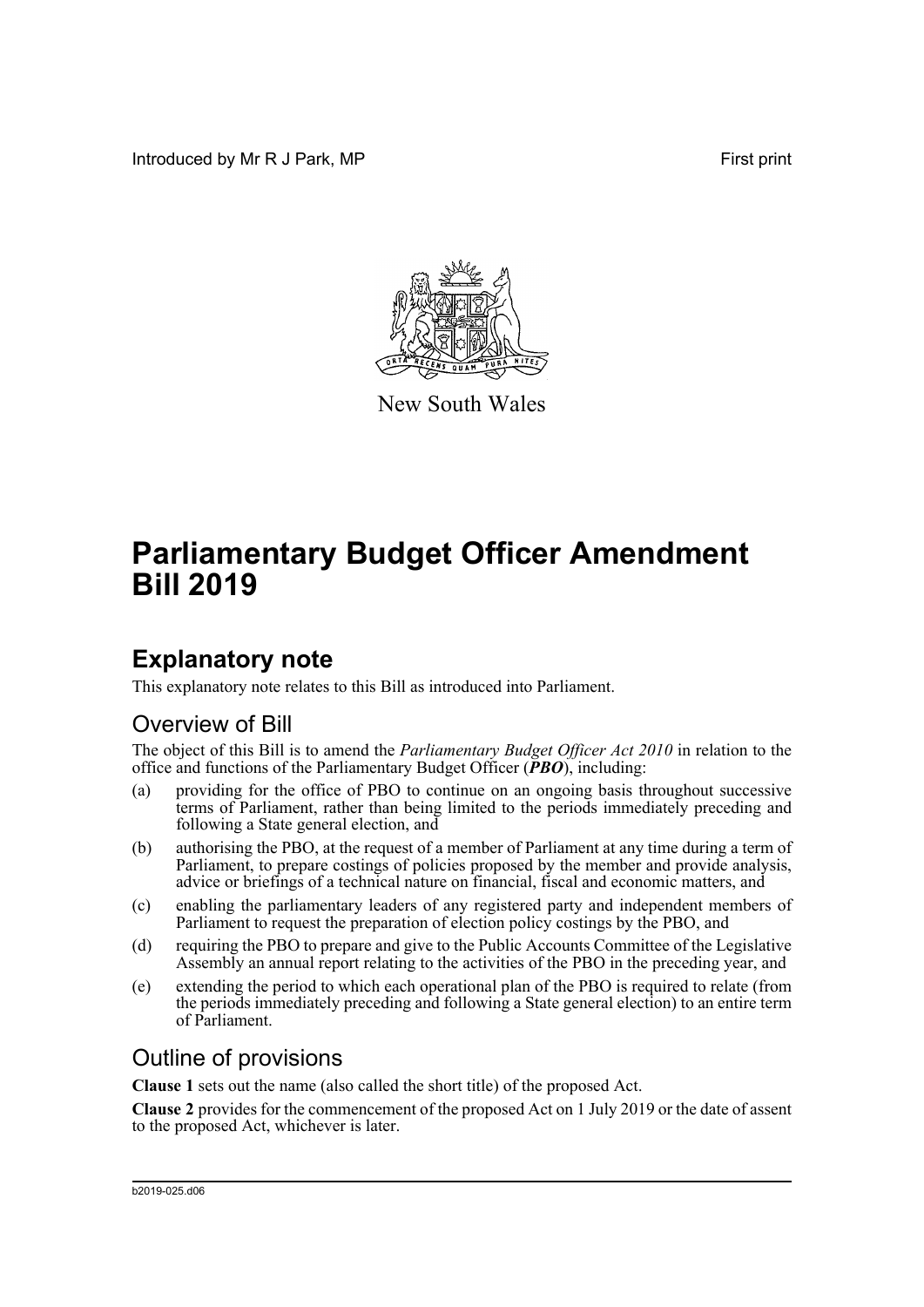**Schedule 1** amends the *Parliamentary Budget Officer Act 2010* in the manner described in the above overview.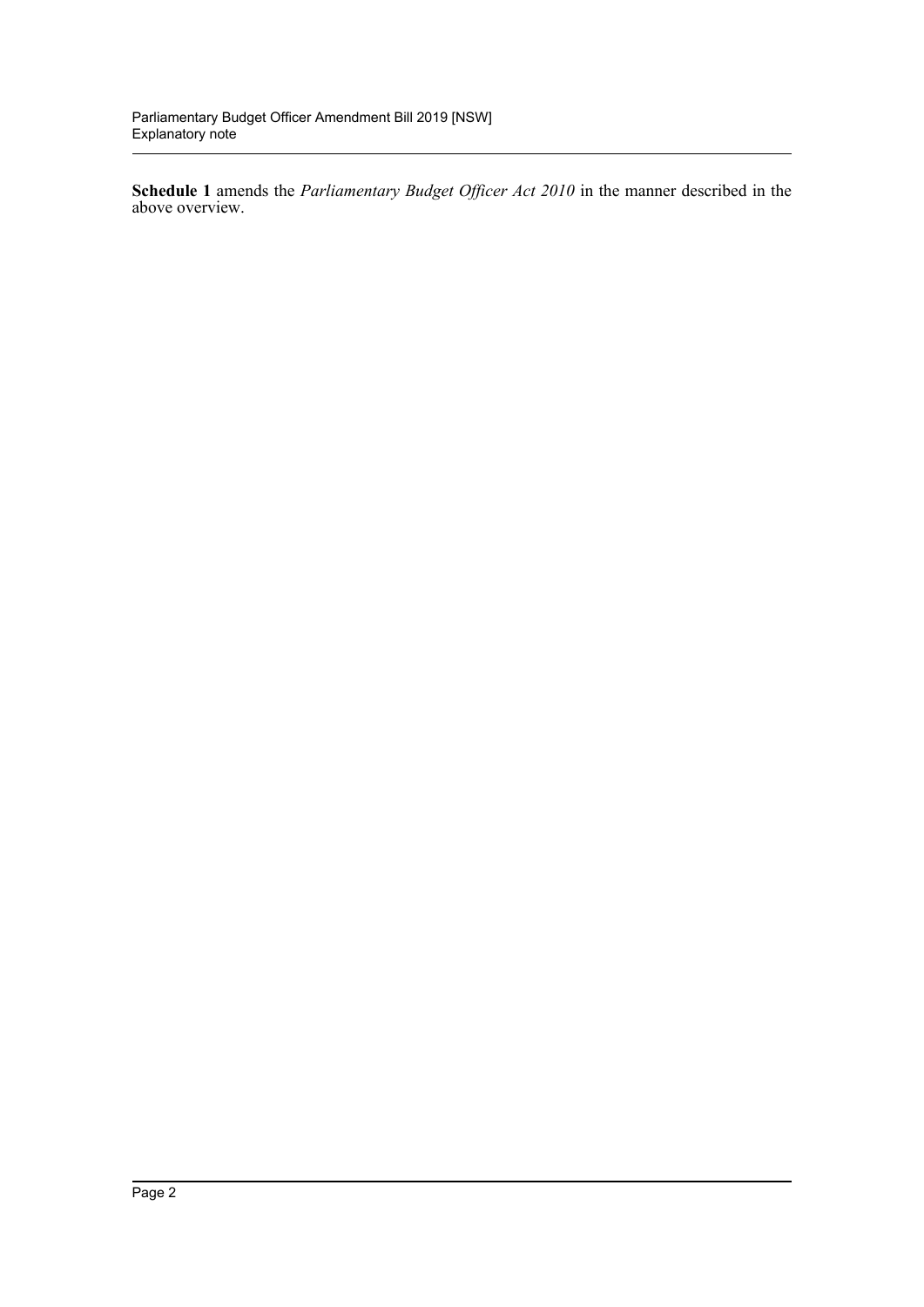Introduced by Mr R J Park, MP **First** print



New South Wales

# **Parliamentary Budget Officer Amendment Bill 2019**

### **Contents**

|            |                                                          | Page |
|------------|----------------------------------------------------------|------|
|            | Name of Act                                              |      |
|            | Commencement                                             |      |
| Schedule 1 | Amendment of Parliamentary Budget Officer Act 2010 No 83 |      |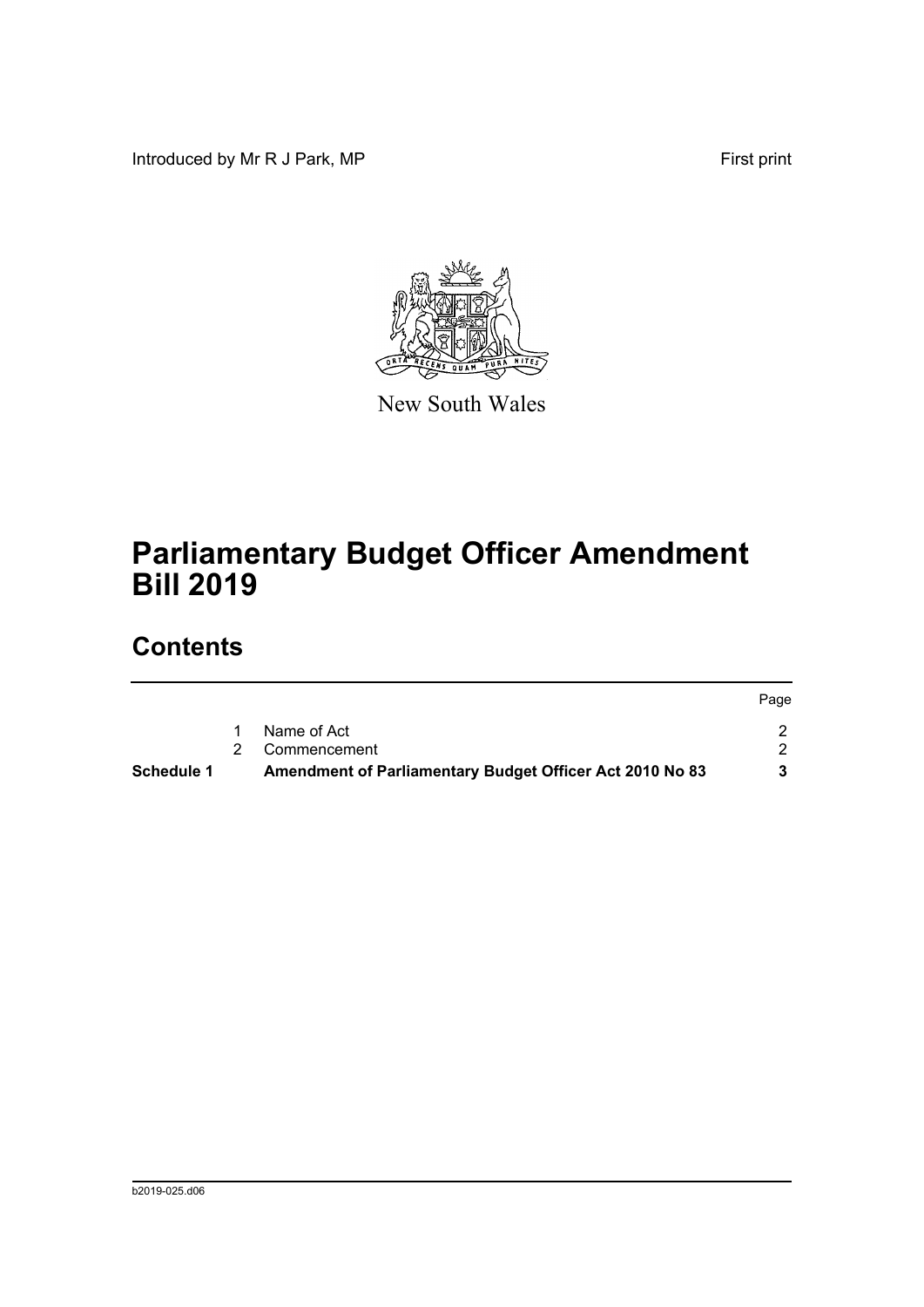

New South Wales

# **Parliamentary Budget Officer Amendment Bill 2019**

No , 2019

#### **A Bill for**

An Act to amend the *Parliamentary Budget Officer Act 2010* to make further provision for and with respect to the office and functions of the Parliamentary Budget Officer.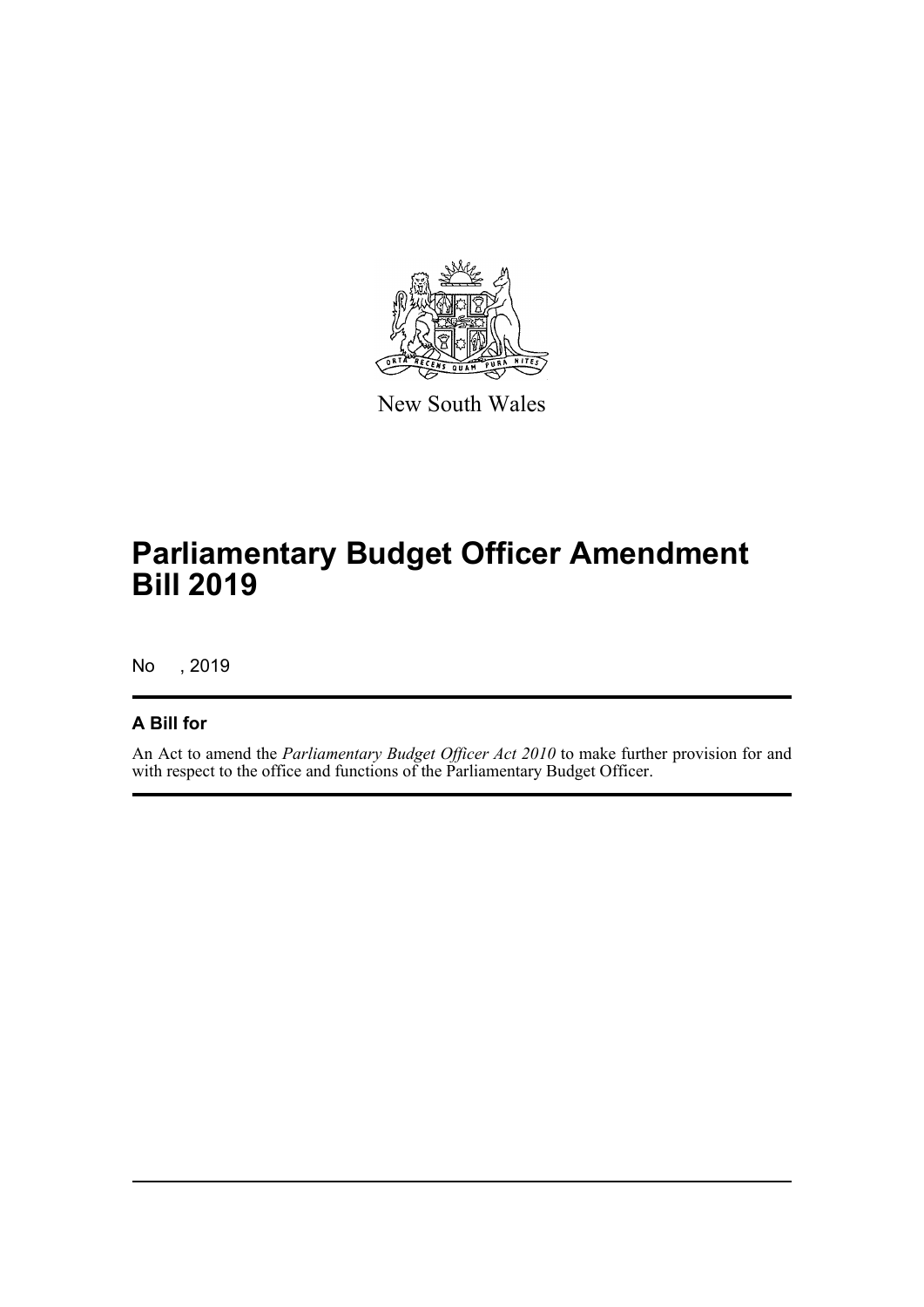Parliamentary Budget Officer Amendment Bill 2019 [NSW]

<span id="page-4-1"></span><span id="page-4-0"></span>

| The Legislature of New South Wales enacts:                                                  |        |  |
|---------------------------------------------------------------------------------------------|--------|--|
| Name of Act                                                                                 | 2      |  |
| This Act is the <i>Parliamentary Budget Officer Amendment Act 2019</i> .                    | 3      |  |
| <b>Commencement</b>                                                                         |        |  |
| This Act commences on 1 July 2019 or the date of assent to this Act, whichever is<br>later. | 5<br>6 |  |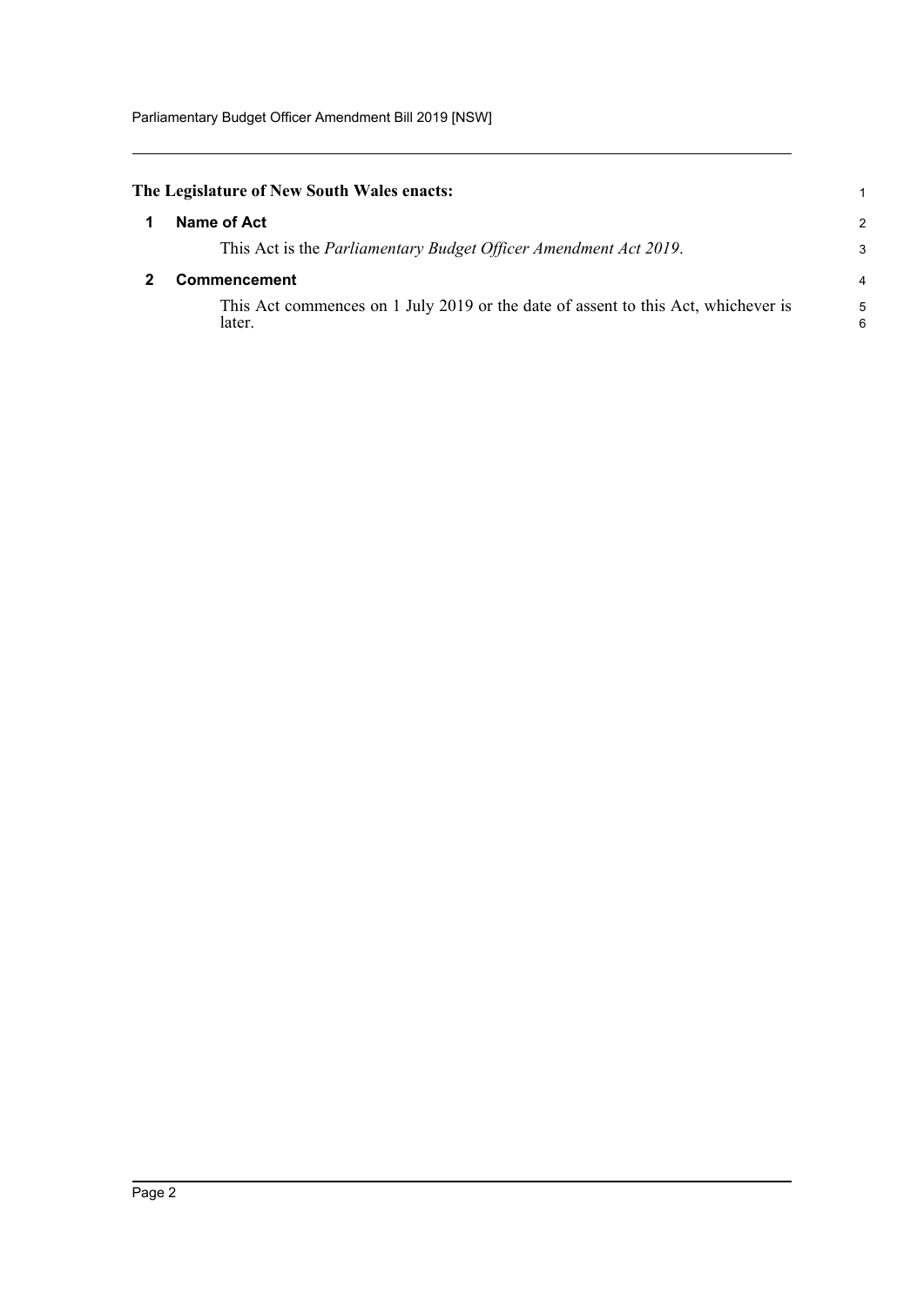<span id="page-5-0"></span>

|       | <b>Schedule 1</b>                                                                        |     | <b>Amendment of Parliamentary Budget Officer Act</b><br>2010 No 83                                                                                                                                                                                                                                                                                | 1<br>$\overline{2}$        |  |  |
|-------|------------------------------------------------------------------------------------------|-----|---------------------------------------------------------------------------------------------------------------------------------------------------------------------------------------------------------------------------------------------------------------------------------------------------------------------------------------------------|----------------------------|--|--|
| [1]   | Long title                                                                               |     |                                                                                                                                                                                                                                                                                                                                                   | 3                          |  |  |
|       | Insert "and proposed policies" after "promises".                                         |     |                                                                                                                                                                                                                                                                                                                                                   |                            |  |  |
| [2]   | <b>Section 3 Definitions</b>                                                             |     |                                                                                                                                                                                                                                                                                                                                                   |                            |  |  |
|       | Omit the definition of <i>parliamentary leader</i> from section $3(1)$ . Insert instead: |     |                                                                                                                                                                                                                                                                                                                                                   |                            |  |  |
|       |                                                                                          |     | <i>parliamentary leader</i> means any of the following:                                                                                                                                                                                                                                                                                           | $\overline{7}$             |  |  |
|       |                                                                                          |     | the Premier,<br>(a)                                                                                                                                                                                                                                                                                                                               | 8                          |  |  |
|       |                                                                                          |     | the Leader of the Opposition,<br>(b)                                                                                                                                                                                                                                                                                                              | 9                          |  |  |
|       |                                                                                          |     | a member of Parliament who is the recognised parliamentary leader of<br>(c)<br>a registered party (other than a party, and any coalition party, whose<br>parliamentary leader is the Premier or Leader of the Opposition),                                                                                                                        | 10<br>11<br>12             |  |  |
|       |                                                                                          |     | a member of Parliament who was not an endorsed candidate of any<br>(d)<br>registered party when last elected to Parliament and who is not being<br>endorsed by any registered party for the next State general election.                                                                                                                          | 13<br>14<br>15             |  |  |
| $[3]$ |                                                                                          |     | Section 3 (1), definitions of "pre-election budget update statement", "pre-election<br>half-yearly budget review" and "State general election"                                                                                                                                                                                                    | 16<br>17                   |  |  |
|       | Omit the definitions.                                                                    |     |                                                                                                                                                                                                                                                                                                                                                   |                            |  |  |
| [4]   | <b>Section 3A</b>                                                                        |     |                                                                                                                                                                                                                                                                                                                                                   |                            |  |  |
|       | Insert after section 3:                                                                  |     |                                                                                                                                                                                                                                                                                                                                                   |                            |  |  |
|       | <b>3A</b>                                                                                |     | <b>Minor parties</b>                                                                                                                                                                                                                                                                                                                              | 21                         |  |  |
|       |                                                                                          | (1) | If a registered party that is represented in Parliament by 2 or more members of<br>Parliament does not have a recognised parliamentary leader, one of those<br>members who is nominated by the other member or members has the functions<br>of the recognised parliamentary leader of that registered party for the purposes<br>of this Act only. | 22<br>23<br>24<br>25<br>26 |  |  |
|       |                                                                                          | (2) | A nomination is to be made by notice in writing to the Parliamentary Budget<br>Officer.                                                                                                                                                                                                                                                           | 27<br>28                   |  |  |
| [5]   | <b>Section 6 Appointment of Parliamentary Budget Officer</b>                             |     |                                                                                                                                                                                                                                                                                                                                                   |                            |  |  |
|       | Omit section 6 (1). Insert instead:                                                      |     |                                                                                                                                                                                                                                                                                                                                                   |                            |  |  |
|       |                                                                                          | (1) | The Presiding Officers are to appoint a person as Parliamentary Budget<br>Officer.                                                                                                                                                                                                                                                                | 31<br>32                   |  |  |
| [6]   | <b>Section 7</b>                                                                         |     |                                                                                                                                                                                                                                                                                                                                                   | 33                         |  |  |
|       | Omit the section. Insert instead:                                                        |     |                                                                                                                                                                                                                                                                                                                                                   |                            |  |  |
|       | 7<br><b>Term of office of Parliamentary Budget Officer</b>                               |     |                                                                                                                                                                                                                                                                                                                                                   |                            |  |  |
|       |                                                                                          | (1) | The Parliamentary Budget Officer holds office for the period of not less than<br>4 years and not greater than 9 years that is specified in the Officer's instrument<br>of appointment.                                                                                                                                                            | 36<br>37<br>38             |  |  |
|       |                                                                                          | (2) | The Parliamentary Budget Officer is eligible (if otherwise qualified) to be<br>re-appointed.                                                                                                                                                                                                                                                      | 39<br>40                   |  |  |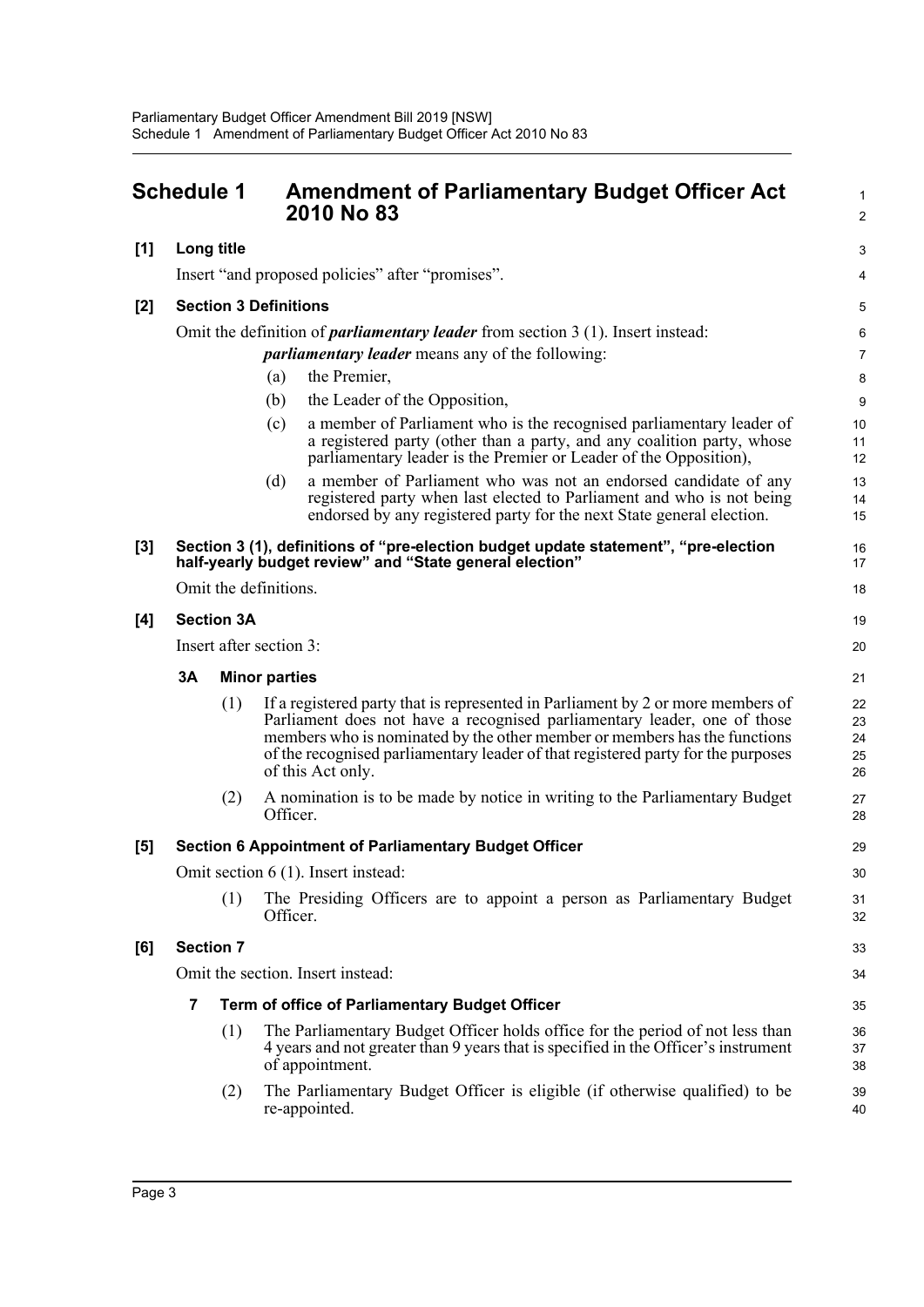|        |                                                                                                                                                        | (3)                                  |            | A person cannot hold office as Parliamentary Budget Officer for a total period<br>of more than 9 years.                                                                                                                                                                  | 1<br>$\overline{a}$  |  |  |
|--------|--------------------------------------------------------------------------------------------------------------------------------------------------------|--------------------------------------|------------|--------------------------------------------------------------------------------------------------------------------------------------------------------------------------------------------------------------------------------------------------------------------------|----------------------|--|--|
| [7]    |                                                                                                                                                        |                                      |            | Section 9 Vacancy in office of Parliamentary Budget Officer                                                                                                                                                                                                              | 3                    |  |  |
|        | Insert "and is not re-appointed" after "office" in section $9(1)(b)$ .                                                                                 |                                      |            |                                                                                                                                                                                                                                                                          |                      |  |  |
| [8]    | Section 9 (3)                                                                                                                                          |                                      |            |                                                                                                                                                                                                                                                                          |                      |  |  |
|        |                                                                                                                                                        | Omit the subsection. Insert instead: |            |                                                                                                                                                                                                                                                                          |                      |  |  |
|        |                                                                                                                                                        | (3)                                  |            | If the office of the Parliamentary Budget Officer becomes vacant, a person is,<br>subject to this Act, required to be appointed to fill the vacancy.                                                                                                                     | 7<br>8               |  |  |
| [9]    |                                                                                                                                                        | <b>Section 13</b>                    |            |                                                                                                                                                                                                                                                                          |                      |  |  |
|        | Insert after section 12:                                                                                                                               |                                      |            |                                                                                                                                                                                                                                                                          | 10                   |  |  |
|        | 13                                                                                                                                                     |                                      |            | <b>Functions relating to advice etc to members of Parliament</b>                                                                                                                                                                                                         | 11                   |  |  |
|        |                                                                                                                                                        | (1)                                  |            | The Parliamentary Budget Officer may, at the request of any member of<br>Parliament:                                                                                                                                                                                     | 12<br>13             |  |  |
|        |                                                                                                                                                        |                                      | (a)        | prepare a costing of a proposed policy of the member of Parliament, and                                                                                                                                                                                                  | 14                   |  |  |
|        |                                                                                                                                                        |                                      | (b)        | provide any analysis, advice or briefing of a technical nature on<br>financial, fiscal and economic matters (including in relation to the<br>costing of proposals included in the State budget).                                                                         | 15<br>16<br>17       |  |  |
|        |                                                                                                                                                        | (2)                                  |            | The Parliamentary Budget Officer is to inform a member of Parliament who<br>makes a request under this section if the Officer is unable to provide the<br>costing or information requested and provide the reasons why the costing or<br>information cannot be provided. | 18<br>19<br>20<br>21 |  |  |
|        |                                                                                                                                                        | (3)                                  |            | If the Parliamentary Budget Officer needs more information for the purpose of<br>responding to a request under this section, the Officer may ask the member of<br>Parliament who made the request to provide that information in writing.                                | 22<br>23<br>24       |  |  |
|        |                                                                                                                                                        | (4)                                  | extend to: | The functions of the Parliamentary Budget Officer under this section do not                                                                                                                                                                                              | 25<br>26             |  |  |
|        |                                                                                                                                                        |                                      | (a)        | providing any analysis, advice or briefing to committees of Parliament,<br><b>or</b>                                                                                                                                                                                     | 27<br>28             |  |  |
|        |                                                                                                                                                        |                                      | (b)        | developing policy proposals on behalf of members of Parliament.                                                                                                                                                                                                          | 29                   |  |  |
| $[10]$ | <b>Section 14 Operational plan</b>                                                                                                                     |                                      |            |                                                                                                                                                                                                                                                                          |                      |  |  |
|        | Omit "appointment of the Parliamentary Budget Officer" from section 14 (2).                                                                            |                                      |            |                                                                                                                                                                                                                                                                          |                      |  |  |
|        | Insert instead "commencement of the Parliamentary Budget Officer Amendment Act 2019<br>and not later than 2 months after each State general election". |                                      |            |                                                                                                                                                                                                                                                                          | 32<br>33             |  |  |
| $[11]$ | <b>Section 14 (3)</b>                                                                                                                                  |                                      |            |                                                                                                                                                                                                                                                                          | 34                   |  |  |
|        |                                                                                                                                                        |                                      |            | Omit "not later than 1 month after the appointment of the Parliamentary Budget Officer".                                                                                                                                                                                 | 35                   |  |  |
| $[12]$ | <b>Section 15 Role of Public Accounts Committee</b>                                                                                                    |                                      |            |                                                                                                                                                                                                                                                                          | 36                   |  |  |
|        |                                                                                                                                                        |                                      |            | Omit "appointed for a State general election" from section 15 (1).                                                                                                                                                                                                       | 37                   |  |  |
| $[13]$ | <b>Section 15 (3)</b>                                                                                                                                  |                                      |            |                                                                                                                                                                                                                                                                          | 38                   |  |  |
|        | Omit the subsection.                                                                                                                                   |                                      |            |                                                                                                                                                                                                                                                                          | 39                   |  |  |
|        |                                                                                                                                                        |                                      |            |                                                                                                                                                                                                                                                                          |                      |  |  |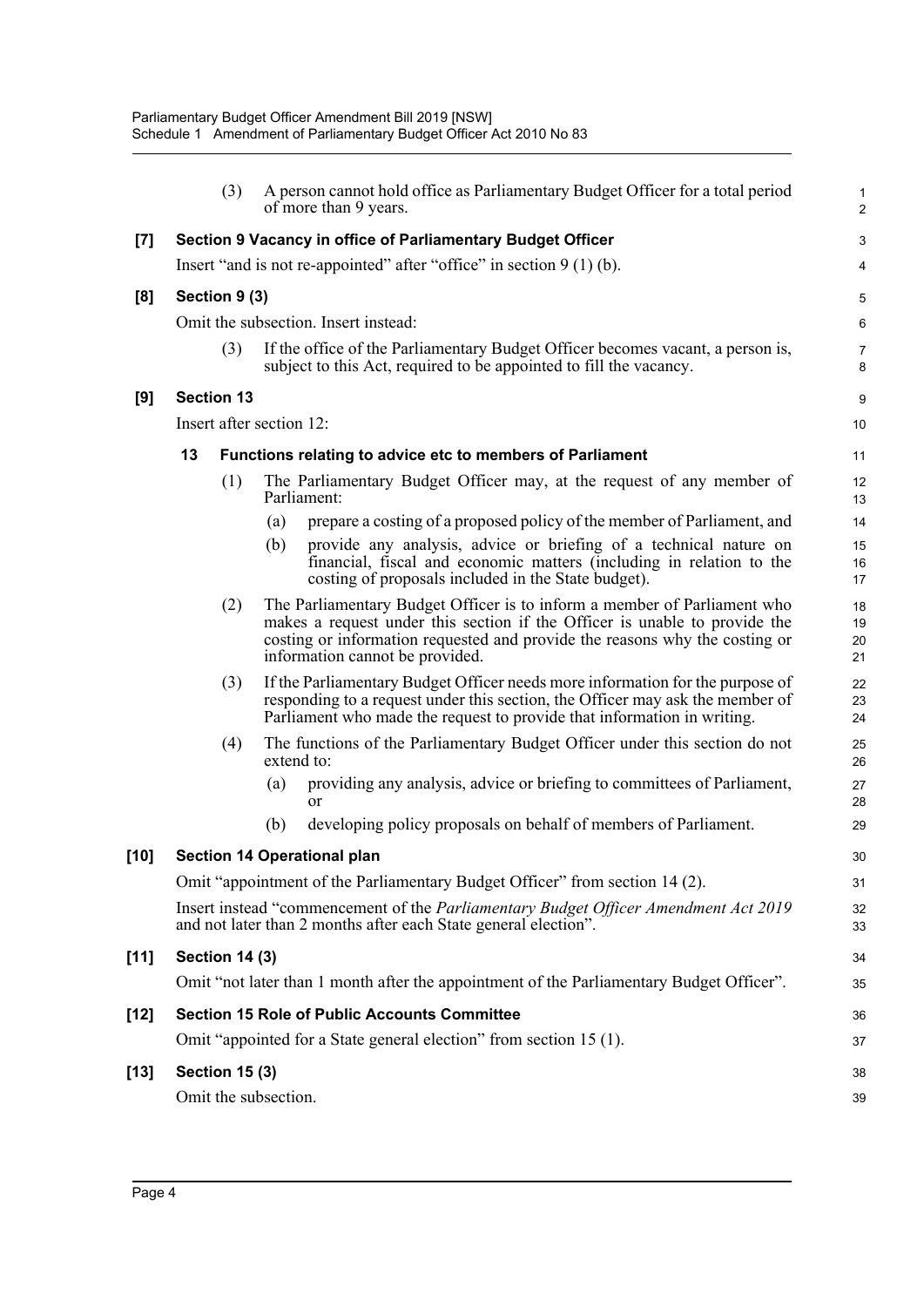| $[14]$ | <b>Section 15A</b>                                                                             |                    |                                                                                                                                                                                                                                                                                         |                               |  |  |
|--------|------------------------------------------------------------------------------------------------|--------------------|-----------------------------------------------------------------------------------------------------------------------------------------------------------------------------------------------------------------------------------------------------------------------------------------|-------------------------------|--|--|
|        | Insert after section 15:                                                                       |                    |                                                                                                                                                                                                                                                                                         |                               |  |  |
|        | 15A                                                                                            |                    | <b>Annual report to Public Accounts Committee</b>                                                                                                                                                                                                                                       |                               |  |  |
|        |                                                                                                | (1)                | Within 4 months after 30 June in each year, the Parliamentary Budget Officer<br>must prepare and give to the Public Accounts Committee of the Legislative<br>Assembly a report relating to the activities of the Parliamentary Budget<br>Officer during the year ended on that 30 June. | 4<br>5<br>6<br>$\overline{7}$ |  |  |
|        |                                                                                                | (2)                | The report may include recommendations in respect of the operational<br>arrangements and future activities of the Parliamentary Budget Officer.                                                                                                                                         | 8<br>9                        |  |  |
| $[15]$ |                                                                                                |                    | Section 16 Parliamentary Budget Officer to have access to Government agencies                                                                                                                                                                                                           | 10                            |  |  |
|        |                                                                                                |                    | Insert "or other proposed" after "election" in section $16(1)$ .                                                                                                                                                                                                                        | 11                            |  |  |
| $[16]$ | <b>Section 16 (2)</b>                                                                          |                    |                                                                                                                                                                                                                                                                                         | 12                            |  |  |
|        |                                                                                                |                    | Omit the subsection. Instead instead:                                                                                                                                                                                                                                                   | 13                            |  |  |
|        |                                                                                                | (2)                | The head of the Government agency must respond to such a request within 10<br>business days or such other period as is agreed between the head of the agency<br>and the Parliamentary Budget Officer.                                                                                   | 14<br>15<br>16                |  |  |
| $[17]$ |                                                                                                | Section 16 (3A)    |                                                                                                                                                                                                                                                                                         | 17                            |  |  |
|        | Omit "a request". Insert instead "an election costing request".                                |                    |                                                                                                                                                                                                                                                                                         |                               |  |  |
| $[18]$ |                                                                                                | Section 16 (4) (b) |                                                                                                                                                                                                                                                                                         | 19                            |  |  |
|        | Insert "in the case of an election costing request—" before "to the Secretary".                |                    |                                                                                                                                                                                                                                                                                         |                               |  |  |
| $[19]$ | Section 17 Confidentiality of information or documents relating to election policy<br>costings |                    |                                                                                                                                                                                                                                                                                         |                               |  |  |
|        | Insert after section $17(1)(a)$ :                                                              |                    |                                                                                                                                                                                                                                                                                         |                               |  |  |
|        |                                                                                                | (b)                | information or documents provided to the Parliamentary Budget Officer<br>by a member of Parliament (or on his or her behalf) for the purposes of<br>a costing under this Part of any proposed policy of the member,                                                                     | 24<br>25<br>26                |  |  |
| [20]   |                                                                                                | Section 17 (2) (b) |                                                                                                                                                                                                                                                                                         | 27                            |  |  |
|        | Insert after section $17(2)(a)$ :                                                              |                    |                                                                                                                                                                                                                                                                                         |                               |  |  |
|        |                                                                                                |                    | (b) in the case of any other costing request by a member of Parliament—to<br>that member, or                                                                                                                                                                                            | 29<br>30                      |  |  |
| $[21]$ | Section 17 (3) (c)                                                                             |                    |                                                                                                                                                                                                                                                                                         |                               |  |  |
|        | Insert "or other" after "policy".                                                              |                    |                                                                                                                                                                                                                                                                                         |                               |  |  |
| $[22]$ | Part 4, Division 1A                                                                            |                    |                                                                                                                                                                                                                                                                                         |                               |  |  |
|        | Insert before Division 1:                                                                      |                    |                                                                                                                                                                                                                                                                                         |                               |  |  |
|        | <b>Division 1A</b>                                                                             |                    | <b>Preliminary</b>                                                                                                                                                                                                                                                                      | 35                            |  |  |
|        | 17A                                                                                            |                    | <b>Application of Part</b>                                                                                                                                                                                                                                                              | 36                            |  |  |
|        |                                                                                                |                    | This Part does not apply to a State general election held following the<br>dissolution of the Legislative Assembly, unless the election is to be held after                                                                                                                             | 37<br>38                      |  |  |